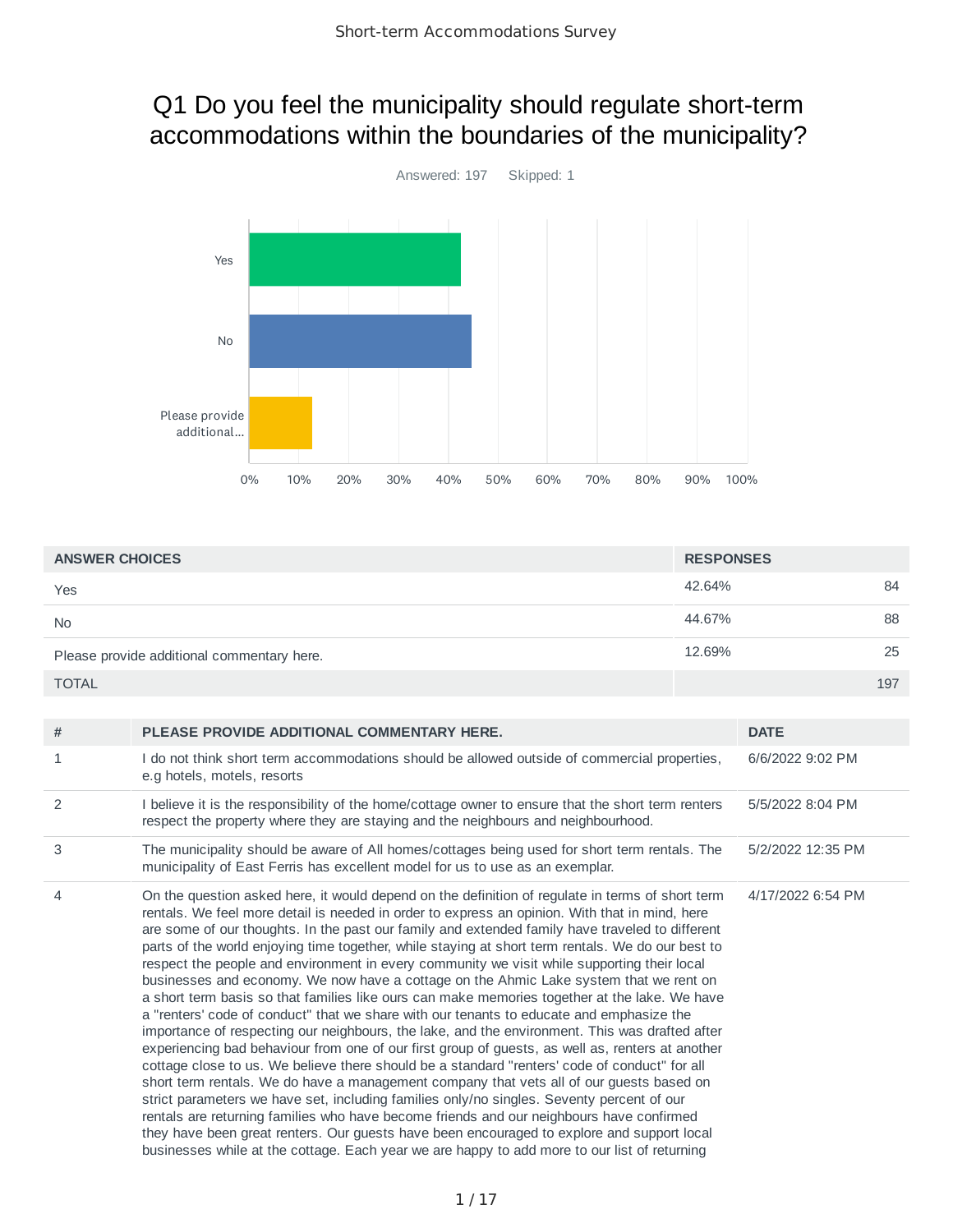families. Having a standard code of conduct along with clear, reasonable consequences for infractions will establish clarity to the expectations and encourage all landlords and tenants to do their best to protect the environment and ensure everyone can enjoy their property and the lake safely. We do feel that more detail as to what is meant by regulate is necessary, including some explanation as to how this would be enforced.

- 5 With conditions. Encourage small rentals of 4 or less, no license required, put constraints on large group rentals. This is to discourage noise. At this time in the township this is not a big issue. If this was Collingwood, yes it is, but not in Magnetawan Township. 4/12/2022 8:02 AM 6 Very few of them, if any, should be allowed. 2/1/2022 1:34 PM 7 Over occupation of residential homes 12/2/2021 4:39 PM 8 Short-term rentals are a key source of income for some summer families, and renting out their cottages allows them to make enough money to keep their properties in good condition. While I 11/27/2021 1:54 PM
- have some concerns about the impact of having short-term renters on the lake, I believe these can best be solved privately and don't need municipality involvement. 9 I was very impressed by the report and recommendations Prepared by Trent Lakes municipality on short term rentals. STR are a business activity in a residential area that should be regulated, simple as that. 11/27/2021 1:40 PM 10 Yes, rentals should be regulated so that things like septic beds,etc are within code 11/22/2021 7:34 AM 11 Short term accommodations provide a boost to the Magnetawan economy. People staying at rental cottages buy from many of the shops around town. 11/19/2021 8:31 PM 12 No. Any regulations should focus on noise restrictions, parking, safe boating. etc. 11/19/2021 3:39 PM 13 Short term rentals bring tourism and many economic benefits to the town and surrounding areas. If you decide to tax, zone, or otherwise impede these rentals from occurring it will have a negative affect on businesses in town, who need all the help they can get these days! 11/18/2021 10:29 PM 14 I don't think you should be regulating this at all. I am an owner of a cottage rental and our guests bring a lot of business and tourism dollars to the town and neighbouring towns. We cater only to families and we have not contributed to any noise complaints on the lake. If anything we have increased the value of other cottages on our lake because of how much we have cleaned our property up and completed significant renovations on the dwelling. 11/18/2021 2:32 PM 15 No, I do not feel like it should be regulated. Homeowners already need to follow multiple municipal regulations, we do not need to over regulate short term rentals too. Properties are a private good, that can be used to generate occasional income. It is not a public good, and cannot be assumed if short term rentals are taken away that owners will immediately move to 12-month lease inventory. 11/16/2021 10:55 PM 16 Many issues not currently addressed. Rentals exceed design capacity for septic, no inspection for fire safety, landfill use, business licence, taxation, dwelling zoning limit exceeded beyond what is allowed. Cottage, garage with sleeping, boathouse or bunkie with sleeping. Beds = rental \$ 11/16/2021 7:50 PM 17 17 Yes, but short term should be greater than 6 nights 11/7/2021 12:23 AM
- 18 Yes, It should suffice to limit rentals to One per Month. So someone could rent it out for say two or 3 weeks to one family, but not rent it again for the rest of the month. 11/6/2021 3:50 PM 19 Rental guest bring a lot of business locally. so they are an asses, but some regulation for accommodation necessary . 10/19/2021 1:32 PM 20 yes, otherwise relevant issues do not get addressed by anyone 10/19/2021 1:28 PM 21 Yes. Perhaps the regulations might be different within the borders of the Village vis-à-vis waterfront properties on the lakes. Certainly, any short-term accommodation less than a week – especially within the Village – would have more stringent regulations. That said, I'm not sure what the nature of those regulations would best be. 10/18/2021 10:50 PM 22 We've experience garbage thrown into your ditch and property this year for the first time. bags ripped open by animals that have paper plates and that kind of garbage. so we know it's from the air b and b's . assuming on our road since we live on a dead end street. Deer Run Road. and we have seen people trespassing on our property as well. 10/16/2021 10:18 AM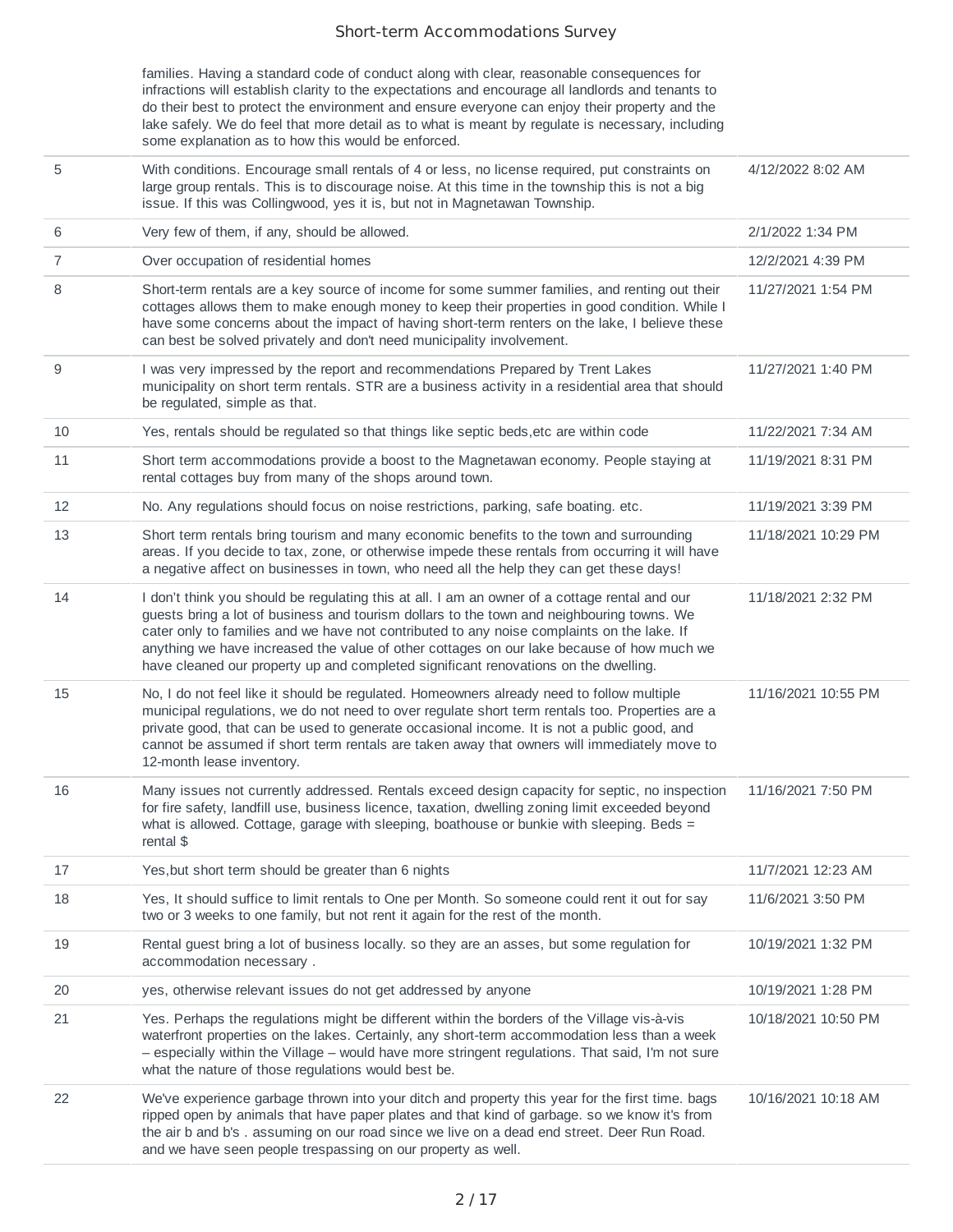| -23 | No and yes. For the reasons stated in the above preamble, yes, regulate. On the other hand<br>the homeowner should have the right to rent out the house to short term residents so the home<br>is never left empty. The problems are mostly on the homeowner re: insurance costs, damage<br>to the home, eviction of bad tenants, etc. I've heard a lot of stories like that for long and short<br>term rentals. | 10/16/2021 10:07 AM |
|-----|------------------------------------------------------------------------------------------------------------------------------------------------------------------------------------------------------------------------------------------------------------------------------------------------------------------------------------------------------------------------------------------------------------------|---------------------|
| 24  | Very hard to enforce                                                                                                                                                                                                                                                                                                                                                                                             | 10/8/2021 11:52 AM  |
| 25  | We need rules to keep our municipality involved in the community activities                                                                                                                                                                                                                                                                                                                                      | 10/2/2021 7:58 AM   |
|     |                                                                                                                                                                                                                                                                                                                                                                                                                  |                     |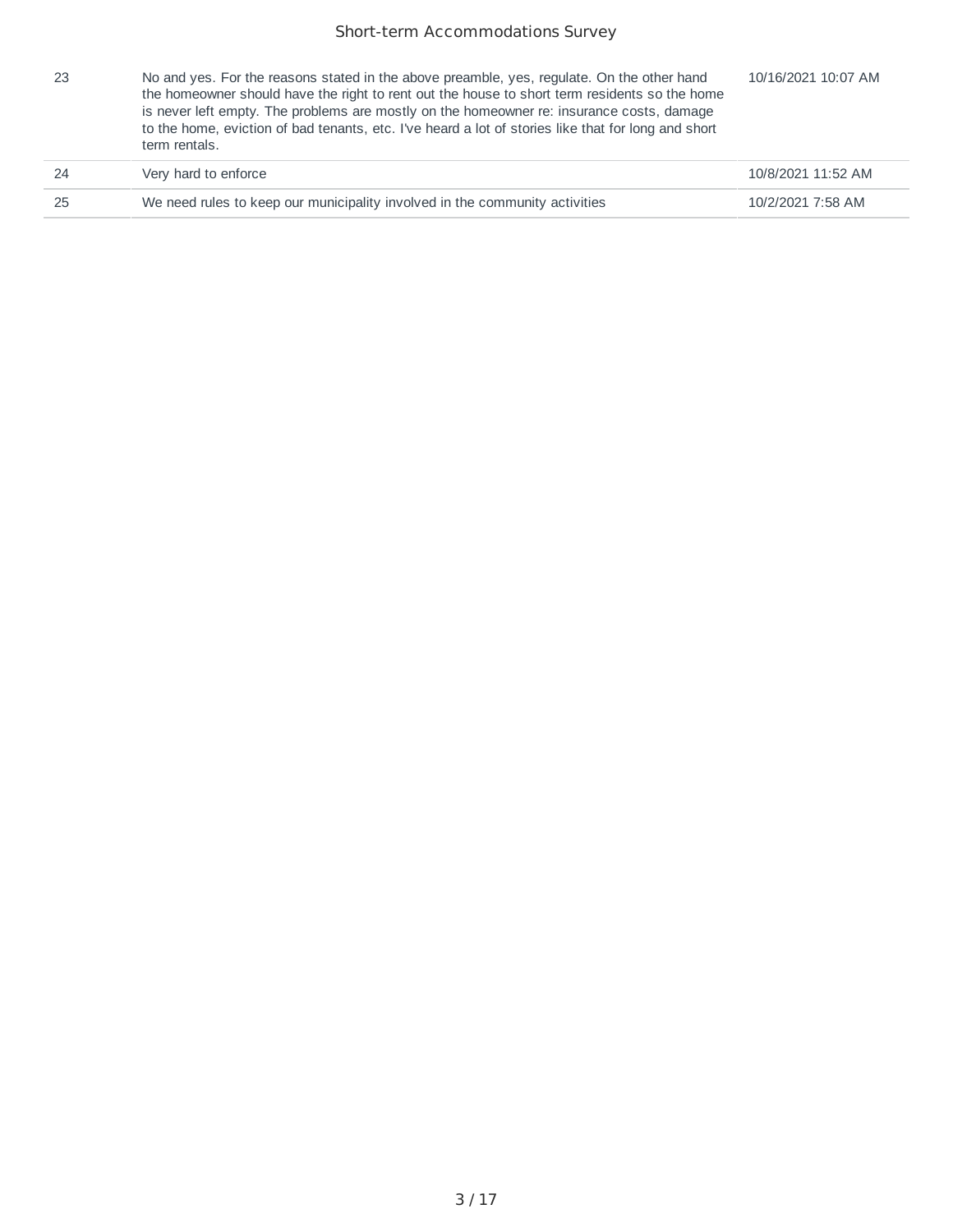### Q2 What concerns do you have regarding short-term accommodations?



| <b>ANSWER CHOICES</b>                         | <b>RESPONSES</b> |     |
|-----------------------------------------------|------------------|-----|
| Excessive Noise.                              | 23.81%           | 25  |
| Limited or increased parking,                 | 2.86%            | 3   |
| De-value of existing neighbouring properties, | 9.52%            | 10  |
| Increased traffic                             | 7.62%            | 8   |
| All of the above                              | 56.19%           | 59  |
| <b>TOTAL</b>                                  |                  | 105 |

| # | <b>OTHER (PLEASE SPECIFY)</b>                                                                                                                                                                                                                                                                                                                                                            | <b>DATE</b>       |
|---|------------------------------------------------------------------------------------------------------------------------------------------------------------------------------------------------------------------------------------------------------------------------------------------------------------------------------------------------------------------------------------------|-------------------|
|   | Impact on ecosystem of lakes and waterways by increasing significantly the number of<br>residents                                                                                                                                                                                                                                                                                        | 6/12/2022 1:50 PM |
|   | all of the above, plus degradation of natural environment, especially lakes                                                                                                                                                                                                                                                                                                              | 6/6/2022 9:02 PM  |
| 3 | Why is this question only about concerns? What about the positives?                                                                                                                                                                                                                                                                                                                      | 5/28/2022 2:14 AM |
| 4 | None                                                                                                                                                                                                                                                                                                                                                                                     | 5/7/2022 2:06 PM  |
| 5 | None of the above are concern                                                                                                                                                                                                                                                                                                                                                            | 5/5/2022 12:20 PM |
| 6 | In our experience the # of short term rentals is now at an alarming rate. We listen to Pickle Ball<br>coming from another rental on Wurm Rd that echoes in our bay. Fireworks every time there's a<br>new rental group. Excessive noise due to $#$ of people using the property. Vehicles not adhering<br>to speed limits. Leaving dog poop on side of road. Too many vehicles           | 5/2/2022 12:35 PM |
|   | Not all short term rentals should be "painted with the same brush."After reading the comments,<br>it seems that most are concerned with excessive noise, boating safety, and environmental<br>impact. These things can be dealt with in a code of conduct. As cottage owners who rent our<br>cottage out on a short term basis we do our best to ensure our guests are respectful of our | 4/17/2022 6:54 PM |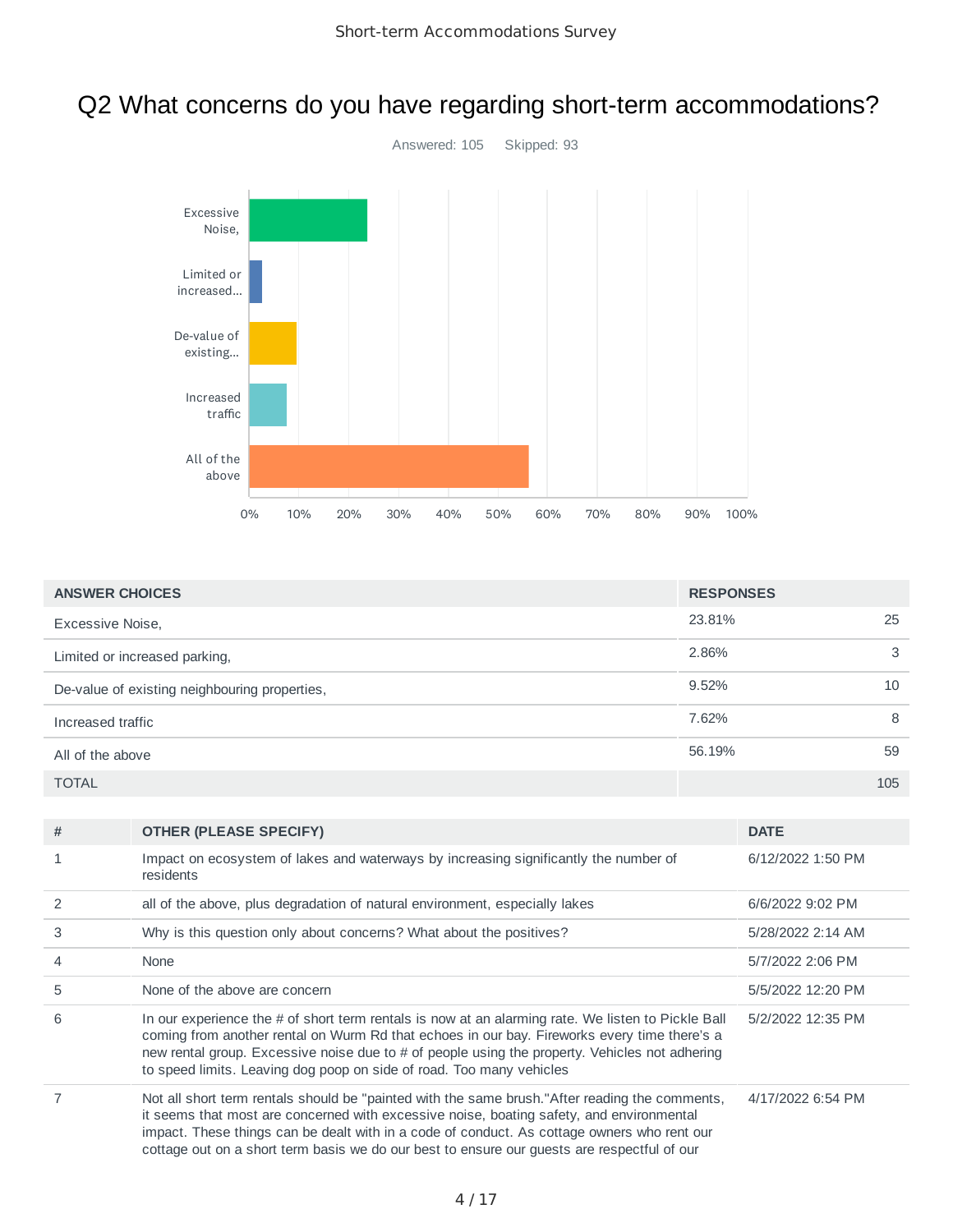friends and neighbours and the environment. Our guests are reminded that sound carries across water and to respect our neighbours right to quiet enjoyment of their property. (No loud music, bad language etc. families laughing and having fun is encouraged) They are also reminded to stay on our property and to keep their dogs on our property. Guests are asked to keep their dogs on a leash when walking on the road to protect the dogs and our neighbours. They are also asked to clean up after their dogs. We provide a bear bin for our guests to leave their garbage. Our septic is made for a larger group than we allow and is placed farther back from the lake than is required. We meet our guests upon arrival to ensure numbers do not exceed our limit. Neighbour called if numbers allowed was exceeded (only happened once and those guests will not be returning) We monitor fire ratings and also remind our guests to check the municipality fire rating. Our fire pit is a small metal bowl on flagstone that has been placed on the property based on advice from an arborist and a fire fighter. A bucket for water is provided. Our guests are reminded that they need a boating licence. In addition, we would like to point out that there are owners who need to be reminded of boating safety and reducing speed when close to shore, people's docks, and in the Narrows. We provide more than adequate parking for our guests on our property. We think there would be increased traffic during the summer whether it was renters or owners traveling to the cottage and that the local businesses who have suffered because of the pandemic will be happy to see these tourists come through their door. What we are trying to say is that not all rental cottages are run in the same way. In fact most owners want their tenants to enjoy their time at the cottage while respecting their property, their neighbours, and the environment.

| 8  | Unsafe boating practices                                                                                                                                                                    | 4/12/2022 10:45 AM |
|----|---------------------------------------------------------------------------------------------------------------------------------------------------------------------------------------------|--------------------|
| 9  | None                                                                                                                                                                                        | 4/12/2022 9:10 AM  |
| 10 | License and control any rental that houses more than 4 people. Large numbers of people are<br>the problem.                                                                                  | 4/12/2022 8:02 AM  |
| 11 | I'm very nervous about the increase in traffic and noise. Both for the roads and Ahmic Lake.<br>Short term rentals can attract a party crowd. I do not want this in the Magnetawan area.    | 2/1/2022 1:34 PM   |
| 12 | Nil                                                                                                                                                                                         | 12/2/2021 8:14 PM  |
| 13 | Short term renters have little respect for public or private property as they have no investment<br>here.                                                                                   | 12/1/2021 2:25 PM  |
| 14 | None, that aren't already addressed by current laws, bylaws and standards                                                                                                                   | 12/1/2021 1:59 PM  |
| 15 | people bringing in speedboats and jetskis and not respecting the culture of the lake                                                                                                        | 11/27/2021 1:54 PM |
| 16 | Degradation of the natural environment including wildlife, septic, waste disposal, unsafe<br>boating, non swimmers, trespassing                                                             | 11/27/2021 1:40 PM |
| 17 | None                                                                                                                                                                                        | 11/24/2021 7:49 AM |
| 18 | No concerns                                                                                                                                                                                 | 11/21/2021 7:07 AM |
| 19 | Not concerned                                                                                                                                                                               | 11/20/2021 9:49 PM |
| 20 | No concerns                                                                                                                                                                                 | 11/20/2021 4:40 PM |
| 21 | None. This is a loaded question the way it is phrased.                                                                                                                                      | 11/20/2021 3:58 PM |
| 22 | None                                                                                                                                                                                        | 11/19/2021 8:31 PM |
| 23 | No concerns                                                                                                                                                                                 | 11/19/2021 8:26 PM |
| 24 | None                                                                                                                                                                                        | 11/19/2021 8:02 PM |
| 25 | None                                                                                                                                                                                        | 11/19/2021 7:36 PM |
| 26 | None                                                                                                                                                                                        | 11/19/2021 5:56 PM |
| 27 | No concerns. More opportunities for permanent residents.                                                                                                                                    | 11/19/2021 5:41 PM |
| 28 | <b>Non</b>                                                                                                                                                                                  | 11/19/2021 5:09 PM |
| 29 | There has been no de-valuing of property. Most of the noise we experience is chain saws and<br>construction noise, but that is the same everywhere. Increased visitors would be a blessing. | 11/19/2021 3:39 PM |
| 30 | None of the above                                                                                                                                                                           | 11/19/2021 3:22 PM |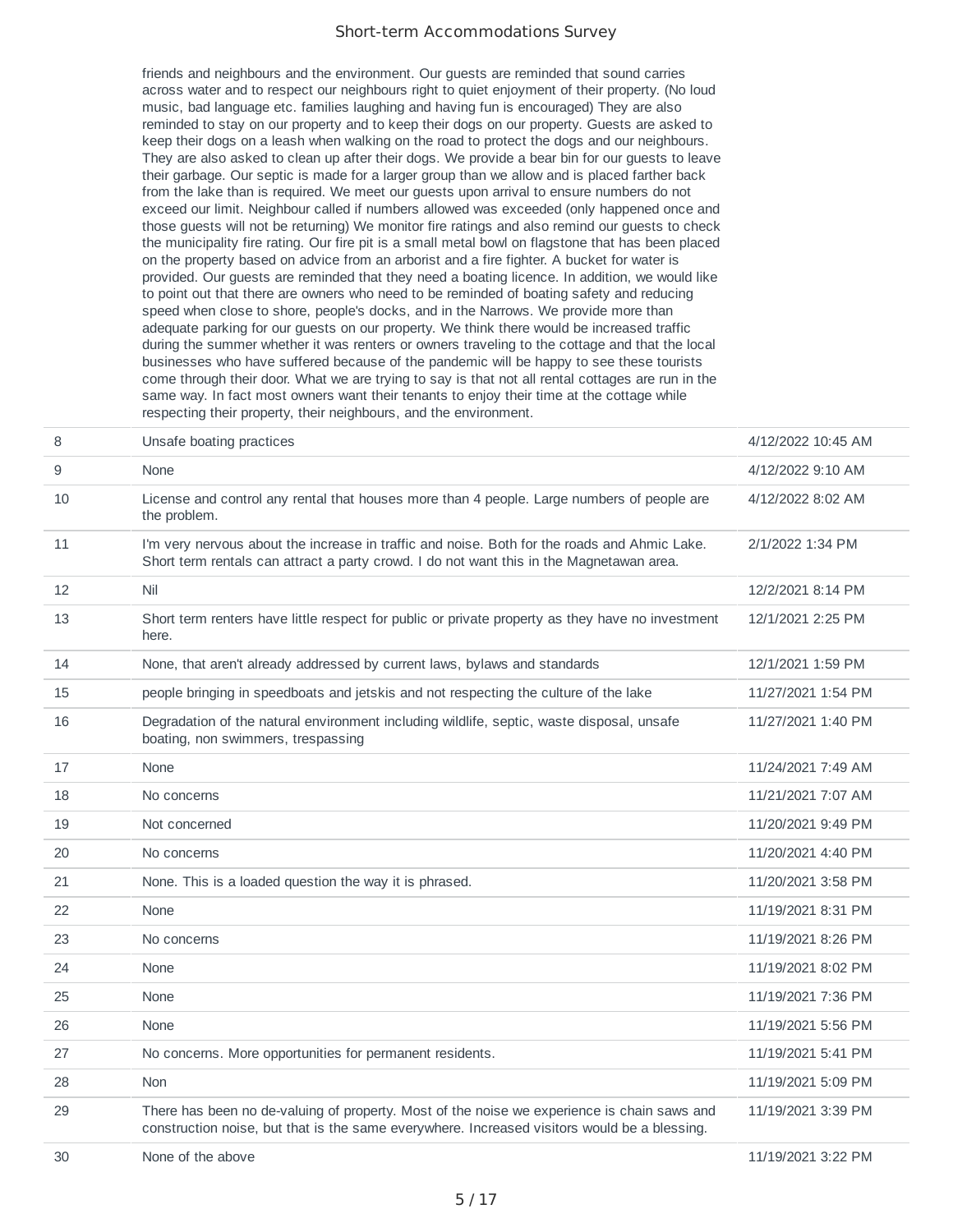| 31 | None                                                                                                                                                                                                                                                                                                                 | 11/19/2021 1:11 PM  |
|----|----------------------------------------------------------------------------------------------------------------------------------------------------------------------------------------------------------------------------------------------------------------------------------------------------------------------|---------------------|
| 32 | none                                                                                                                                                                                                                                                                                                                 | 11/19/2021 1:07 PM  |
| 33 | No concerns                                                                                                                                                                                                                                                                                                          | 11/19/2021 12:53 PM |
| 34 | None of the above                                                                                                                                                                                                                                                                                                    | 11/19/2021 12:05 PM |
| 35 | None                                                                                                                                                                                                                                                                                                                 | 11/19/2021 11:55 AM |
| 36 | None - Great source of income for Town and local businesses                                                                                                                                                                                                                                                          | 11/19/2021 11:35 AM |
| 37 | No concerns                                                                                                                                                                                                                                                                                                          | 11/19/2021 11:13 AM |
| 38 | none                                                                                                                                                                                                                                                                                                                 | 11/19/2021 11:13 AM |
| 39 | No issues.                                                                                                                                                                                                                                                                                                           | 11/19/2021 10:41 AM |
| 40 | Excessive boating, less respect for lake wildlife, lack of understanding of boating safety, right<br>of way, wake, noise issues                                                                                                                                                                                      | 11/19/2021 9:27 AM  |
| 41 | Littering, dumping garbage by boat ramps, etc                                                                                                                                                                                                                                                                        | 11/19/2021 8:59 AM  |
| 42 | None of above it helps your little town                                                                                                                                                                                                                                                                              | 11/19/2021 8:42 AM  |
| 43 | None                                                                                                                                                                                                                                                                                                                 | 11/19/2021 7:07 AM  |
| 44 | None                                                                                                                                                                                                                                                                                                                 | 11/19/2021 5:58 AM  |
| 45 | None as it brings tourists to the area                                                                                                                                                                                                                                                                               | 11/19/2021 5:17 AM  |
| 46 | None                                                                                                                                                                                                                                                                                                                 | 11/19/2021 4:42 AM  |
| 47 | None of the above                                                                                                                                                                                                                                                                                                    | 11/19/2021 12:11 AM |
| 48 | There's no increased traffic. The value of the surrounding properties do not lose value.<br>Especially in this market                                                                                                                                                                                                | 11/19/2021 12:11 AM |
| 49 | Newbies leave trash along the roads. Been going up to that area for all of my life. 40+ years.<br>Lately seeing trash on roads is disheartening                                                                                                                                                                      | 11/18/2021 11:08 PM |
| 50 | Concerned of over regulation and interference                                                                                                                                                                                                                                                                        | 11/18/2021 10:59 PM |
| 51 | None of the above                                                                                                                                                                                                                                                                                                    | 11/18/2021 10:55 PM |
| 52 | I don't have those concerns at all and if rules are followed then there should be no complaints.<br>There are many cottage owners who have many loud parties and many people at a time during<br>cottage season. It's not just the renters!                                                                          | 11/18/2021 10:47 PM |
| 53 | No problem with short term rental it's better for local shops to boost the economy                                                                                                                                                                                                                                   | 11/18/2021 10:33 PM |
| 54 | No concerns at all. There is already a noise by-law, most properties are rural with plenty of<br>parking. You can always charge for parking in town if needed. There is no evidence that a<br>short-term rental property de-values an area, I actually think it INCREASES property values for<br>lakefront cottages. | 11/18/2021 10:29 PM |
| 55 | Needs regulating so not a free for all                                                                                                                                                                                                                                                                               | 11/18/2021 10:29 PM |
| 56 | Non of the above                                                                                                                                                                                                                                                                                                     | 11/18/2021 10:24 PM |
| 57 | N/a                                                                                                                                                                                                                                                                                                                  | 11/18/2021 10:20 PM |
| 58 | Nothing                                                                                                                                                                                                                                                                                                              | 11/18/2021 10:13 PM |
| 59 | No concerns, the additional tourism brings much needed dollars into the Mag                                                                                                                                                                                                                                          | 11/18/2021 10:11 PM |
| 60 | No concerns                                                                                                                                                                                                                                                                                                          | 11/18/2021 10:09 PM |
| 61 | None I encourage them so others can enjoy the area and all it offers                                                                                                                                                                                                                                                 | 11/18/2021 10:02 PM |
| 62 | None                                                                                                                                                                                                                                                                                                                 | 11/18/2021 10:02 PM |
| 63 | No concerns it benifits owners and the town                                                                                                                                                                                                                                                                          | 11/18/2021 9:59 PM  |
|    |                                                                                                                                                                                                                                                                                                                      |                     |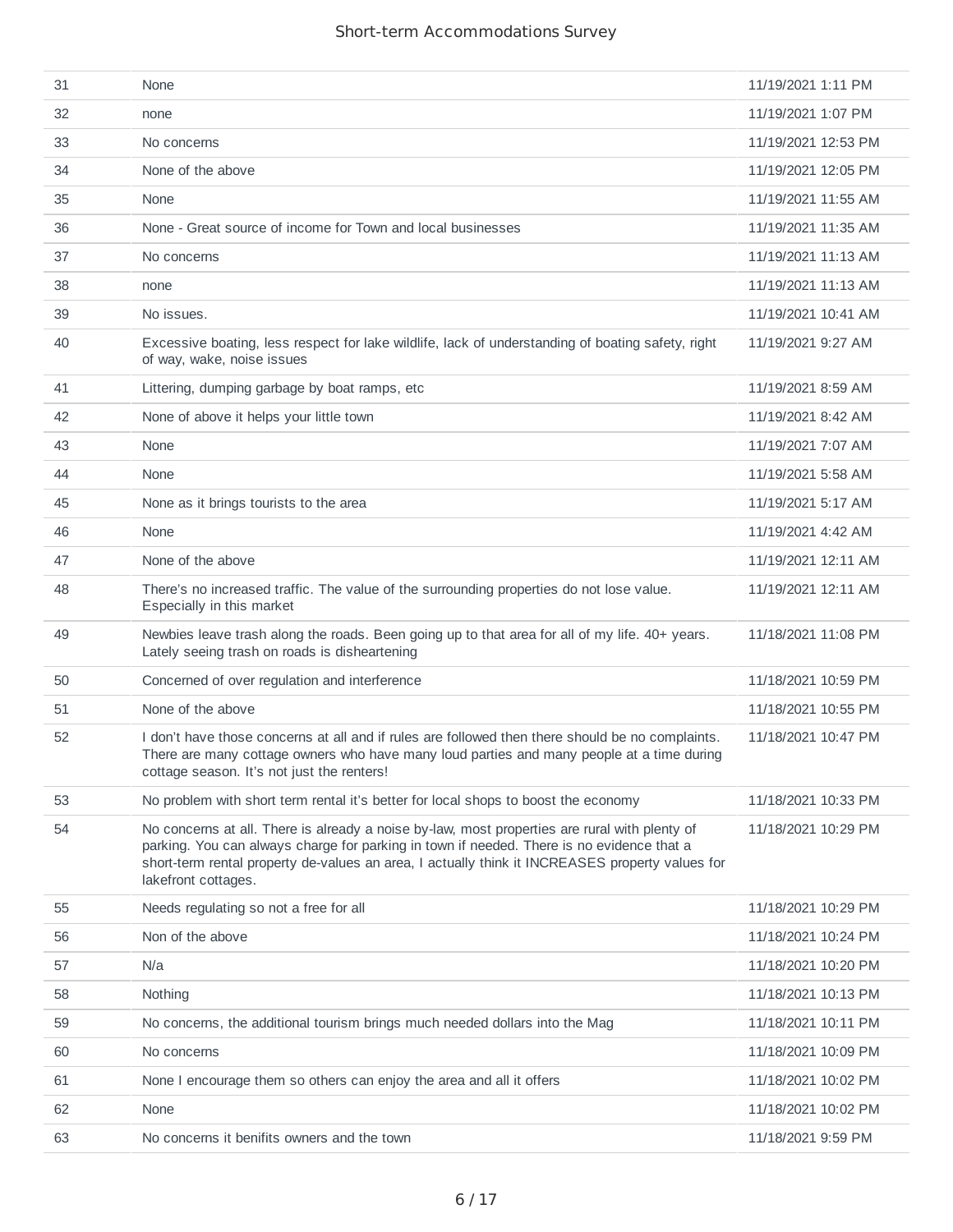| 64 | As stated "change of the culture of the town"                                                                                                                                                                                                                                                                                                               | 11/18/2021 9:49 PM  |
|----|-------------------------------------------------------------------------------------------------------------------------------------------------------------------------------------------------------------------------------------------------------------------------------------------------------------------------------------------------------------|---------------------|
| 65 | None                                                                                                                                                                                                                                                                                                                                                        | 11/18/2021 9:44 PM  |
| 66 | If noise is an issue, be sure to follow up and impose strict noise laws, is parking a problem?<br>Ya there is nowhere to park in Magnetawan so maybe it's time we expand on the infrastructure.<br>The higher the demand the higher the property value. I don't even have a rental property but<br>this survey is archaic catering to an older demographic. | 11/18/2021 9:35 PM  |
| 67 | No concerns                                                                                                                                                                                                                                                                                                                                                 | 11/18/2021 9:25 PM  |
| 68 | None                                                                                                                                                                                                                                                                                                                                                        | 11/18/2021 4:25 PM  |
| 69 | None - Magnetawan is a ghost town after Thanksgiving until May long weekend. The thought<br>that you would take away the opportunity for tourists to support the few small businesses that<br>do exist in the town is ludicrous and makes no sense                                                                                                          | 11/18/2021 2:32 PM  |
| 70 | My neighbours block my driveway every weekend with new clients/customers                                                                                                                                                                                                                                                                                    | 11/18/2021 10:21 AM |
| 71 | N/a                                                                                                                                                                                                                                                                                                                                                         | 11/16/2021 11:58 PM |
| 72 | Nothing                                                                                                                                                                                                                                                                                                                                                     | 11/16/2021 11:00 PM |
| 73 | None                                                                                                                                                                                                                                                                                                                                                        | 11/16/2021 10:55 PM |
| 74 | None                                                                                                                                                                                                                                                                                                                                                        | 11/16/2021 3:48 PM  |
| 75 | Haven't experienced any issues                                                                                                                                                                                                                                                                                                                              | 11/15/2021 3:26 PM  |
| 76 | None- they are great for the local economy.                                                                                                                                                                                                                                                                                                                 | 11/8/2021 1:55 PM   |
| 77 | Partying until 2 -3 AM with loud music; lack of appreciation of the peace, quiet of our culture.                                                                                                                                                                                                                                                            | 11/6/2021 5:26 PM   |
| 78 | Lack of respect / care for community / communal assets (eg roads, waterways). If visitors<br>have no vested interest in an area the likely hood of littering, tearing up roads with personal<br>and recreational vehicles; dumping invasive species into the water; no effort to control wake in<br>the water; etc goes up                                  | 10/27/2021 7:43 AM  |
| 79 | Disregard for private property, inexperienced and dangerous operation of off road and vessels                                                                                                                                                                                                                                                               | 10/25/2021 11:32 AM |
| 80 | My only concern would be irresponsible traffic on the lake. But it is up to each property<br>owner to make sure their tenants understand the rules and regulations. This is NOT an issue<br>that should be regulated by the Municipality.                                                                                                                   | 10/22/2021 7:30 AM  |
| 81 | affect on municipal services such as landfills                                                                                                                                                                                                                                                                                                              | 10/19/2021 1:44 PM  |
| 82 | yes to noise, devalue and septic overload, polluting lake                                                                                                                                                                                                                                                                                                   | 10/19/2021 1:36 PM  |
| 83 | Yes to excessive noise, devalue, and septic system overload, polluting lake                                                                                                                                                                                                                                                                                 | 10/19/2021 1:34 PM  |
| 84 | I see a big difference between short term rentals with on site management who can monitor<br>rental guest behavior and absentee owners who don't monitor guests and leave the 'key under<br>the mat'. If absentee owners have nearby management to monitor guests behaviour it's a<br>different situation.                                                  | 10/19/2021 1:32 PM  |
| 85 | all but parking, devalue from weekend only rental, increased traffic on waterways and reckless<br>behavior on waterways                                                                                                                                                                                                                                     | 10/19/2021 1:28 PM  |
| 86 | except limited or increased parking                                                                                                                                                                                                                                                                                                                         | 10/19/2021 1:25 PM  |
| 87 | fire hazards                                                                                                                                                                                                                                                                                                                                                | 10/19/2021 1:23 PM  |
| 88 | Disregard for keeping out lakes safe and healthy                                                                                                                                                                                                                                                                                                            | 10/19/2021 1:22 PM  |
| 89 | Air quality from people smoking pot                                                                                                                                                                                                                                                                                                                         | 10/18/2021 5:27 PM  |
| 90 | no against short term, but it needs to be regulated by the municipality.                                                                                                                                                                                                                                                                                    | 10/16/2021 10:18 AM |
| 91 | Excessive noise can be a problem, worse is when the tenant is racing up and down the street<br>in their car/ATV/motorcycly disrepecting the people living on the street, and pedstrians out for<br>a walk.                                                                                                                                                  | 10/16/2021 10:07 AM |
| 92 | Lack of neighbour/cottage etiquette, unsafe/inexperienced use of watercraft, encroachment on                                                                                                                                                                                                                                                                | 10/11/2021 5:38 PM  |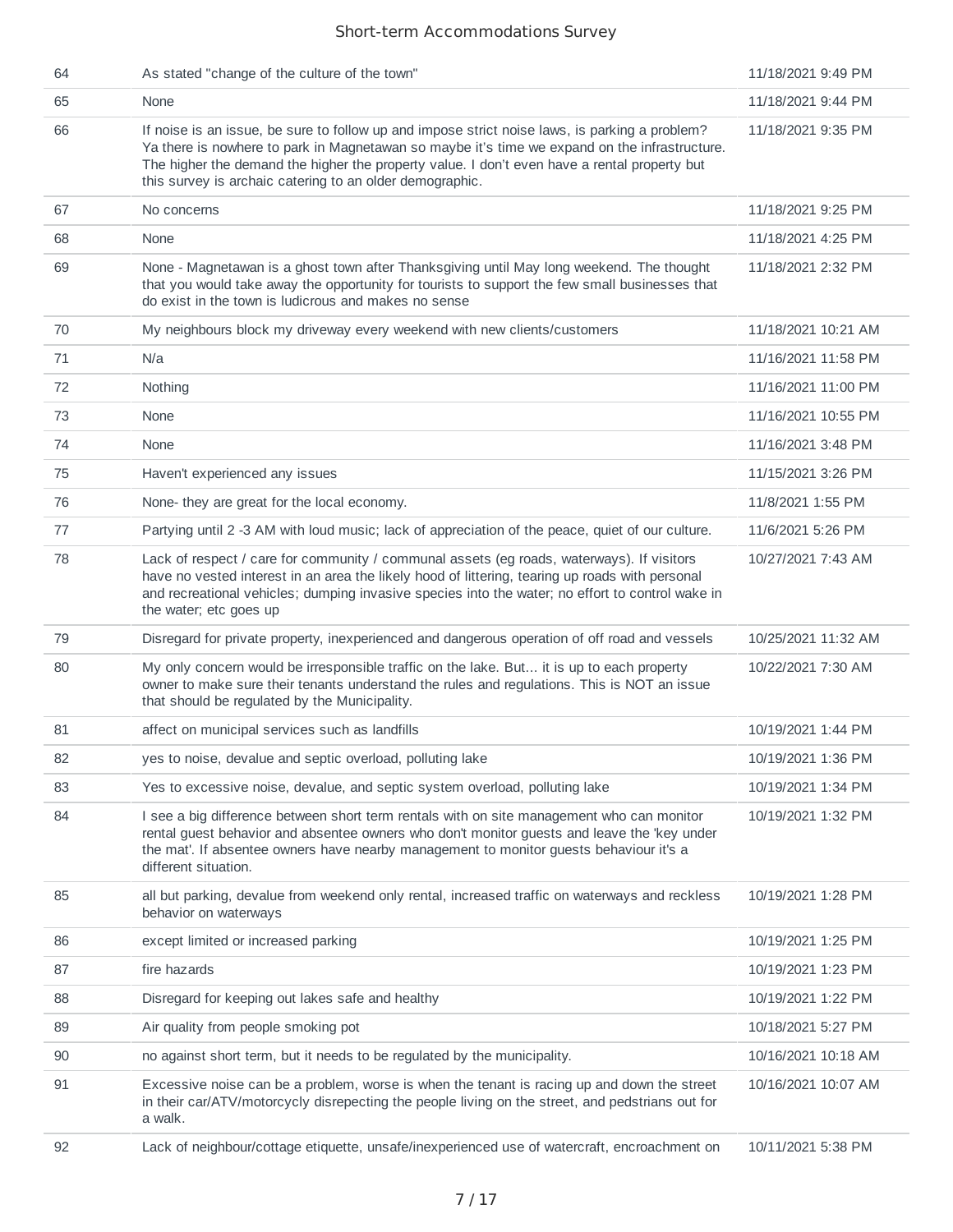|     | property/amenities of neighbours                                                                                                                                                                                                                                                                                                 |                    |
|-----|----------------------------------------------------------------------------------------------------------------------------------------------------------------------------------------------------------------------------------------------------------------------------------------------------------------------------------|--------------------|
| 93  | Lake of respect for neighbours, the community                                                                                                                                                                                                                                                                                    | 10/5/2021 9:09 PM  |
| 94  | We have a rental property clise to our cottage and there are at least 4 to 5 cars there weekly<br>because they accommodate up to 12-14 people sharing so all of the above concerns. Do<br>people buy to rent all summer for investment? Then a limit on the number of weeks needs to<br>be put in place. Being run like a hotel! | 10/2/2021 7:58 AM  |
| 95  | Fine with it, plenty of space available                                                                                                                                                                                                                                                                                          | 10/1/2021 12:02 PM |
| 96  | Lack of respect for surrounding properties. Eg: fireworks every time new renters come, not<br>picking up after dogs, lack of boat knowledge/regulations, increased traffic,                                                                                                                                                      | 10/1/2021 9:59 AM  |
| 97  | Regard for rules and lake etiquette                                                                                                                                                                                                                                                                                              | 10/1/2021 9:59 AM  |
| 98  | All of the above                                                                                                                                                                                                                                                                                                                 | 10/1/2021 9:20 AM  |
| 99  | De-value of neighbouring properties, excessive noise, risk to the environment (garbage, litter,<br>fires/fireworks during fire bans), and dangerous boating.                                                                                                                                                                     | 10/1/2021 7:13 AM  |
| 100 | No issues with short term rentals. It brings a lot of tourism dollars into the area. Grocery,<br>restaurant, and local businesses benefit greatly. Helps raise the profile of the area.                                                                                                                                          | 10/1/2021 2:32 AM  |
| 101 | Both noise and de-value of neighbouring properties. I would be unhappy to have parties next to<br>me constantly with rentals year round                                                                                                                                                                                          | 10/1/2021 1:58 AM  |
| 102 | all the above                                                                                                                                                                                                                                                                                                                    | 9/28/2021 8:00 PM  |
| 103 | None                                                                                                                                                                                                                                                                                                                             | 9/28/2021 7:33 PM  |
| 104 | None                                                                                                                                                                                                                                                                                                                             | 9/28/2021 2:09 PM  |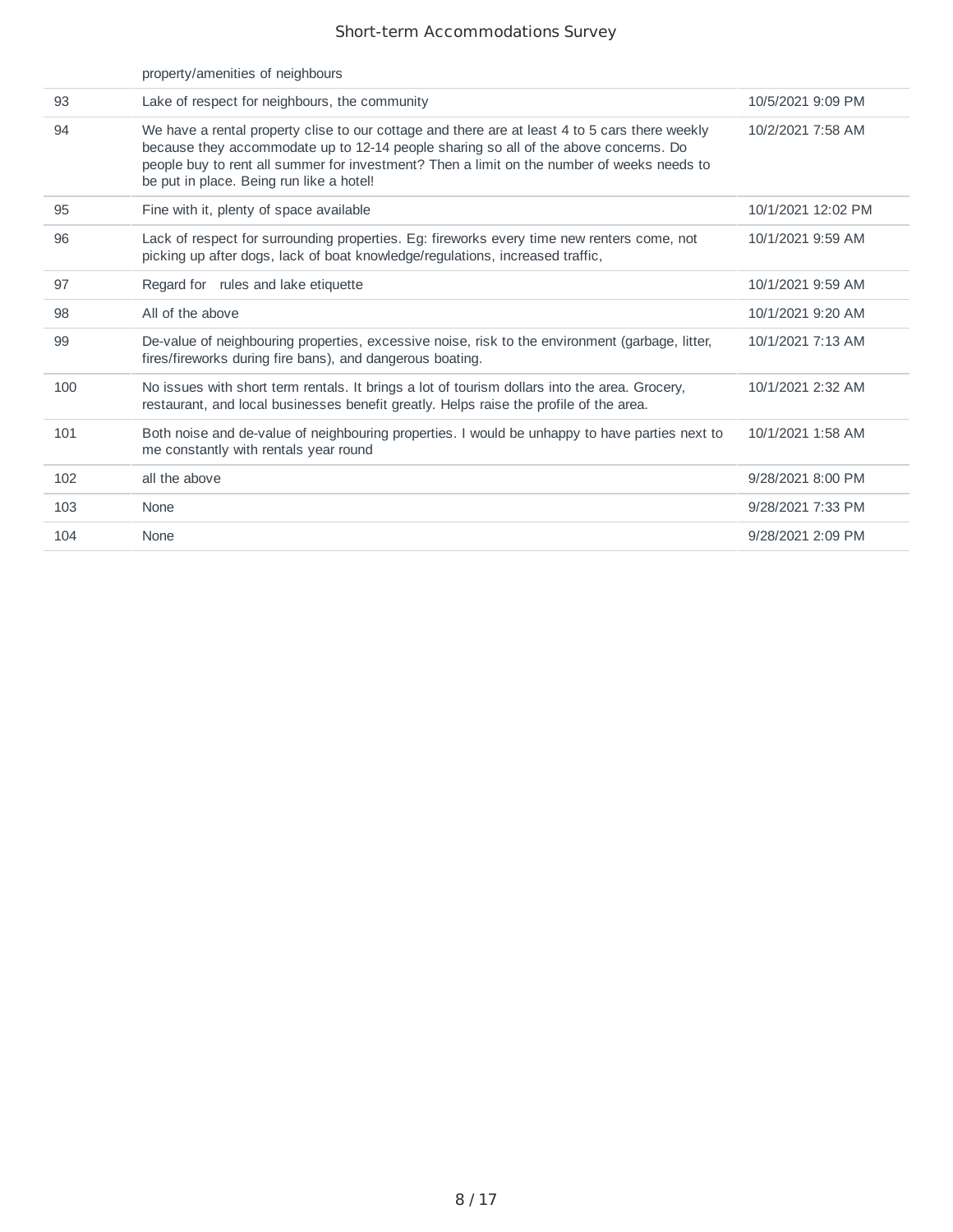# Q3 Do you feel properties offering short-term accommodation should be subject to registration or licensing within the municipality?



| <b>ANSWER CHOICES</b>                      | <b>RESPONSES</b> |     |
|--------------------------------------------|------------------|-----|
| Yes                                        | 40.31%           | 79  |
| <b>No</b>                                  | 43.88%           | 86  |
| Please provide additional commentary here. | 15.82%           | 31  |
| <b>TOTAL</b>                               |                  | 196 |

| #              | PLEASE PROVIDE ADDITIONAL COMMENTARY HERE.                                                                                                                                                                                                                                                                                                                                                                                                                                                                                                                                                                                                         | <b>DATE</b>       |
|----------------|----------------------------------------------------------------------------------------------------------------------------------------------------------------------------------------------------------------------------------------------------------------------------------------------------------------------------------------------------------------------------------------------------------------------------------------------------------------------------------------------------------------------------------------------------------------------------------------------------------------------------------------------------|-------------------|
| $\mathbf{1}$   | YES, the municipality should be ensuring short-term accommodations are registered and<br>licensed. The municipality should also limit the number of individuals who are able to rent a<br>short-term accomodation, to avoid large groups who are noisy and have an impact on the<br>environment of waterways and lakes.                                                                                                                                                                                                                                                                                                                            | 6/12/2022 1:50 PM |
| 2              | Short term accommodations should not be permitted in private homes.                                                                                                                                                                                                                                                                                                                                                                                                                                                                                                                                                                                | 6/6/2022 9:02 PM  |
| 3              | Short term accommodations should not be allowed in Shoreline Residential or Rural Residential<br>properties. For example, on Newell Lake at the end of SilverCliff Lane there is an Airbnb that<br>can accommodate up to 20 adults & 5+ infants at one time. This property used to be owned<br>and occupied by two people. Now there are up to 25+ people at a time on a single property and<br>the noise level, lake usage, litter, and traffic is unmanageable. They also changed the natural<br>shoreline by creating a large artificial beach. Its out of control.                                                                             | 6/6/2022 8:15 PM  |
| $\overline{4}$ | There should be an inspection of the property each year to make sure they are up to code.<br>Only able to rent to # of beds available. No trailers or tents for renters. A significant registration<br>fee.                                                                                                                                                                                                                                                                                                                                                                                                                                        | 5/2/2022 12:35 PM |
| 5              | This question is worded in such a way that we might want to respond yes to one and no to the<br>other. As far as registration goes it might be helpful to have owner contact information if there<br>is an issue with some of their guests. Other than contact information what other information<br>would you be asking for? We rent our cottage on a short term basis and would be fine with a<br>reasonable licence fee but would like to know what would be done with the money collected.<br>Would it go towards enforcing bylaws/code of conduct or would it go to general revenue? More<br>information in this regard would be appreciated. | 4/17/2022 6:54 PM |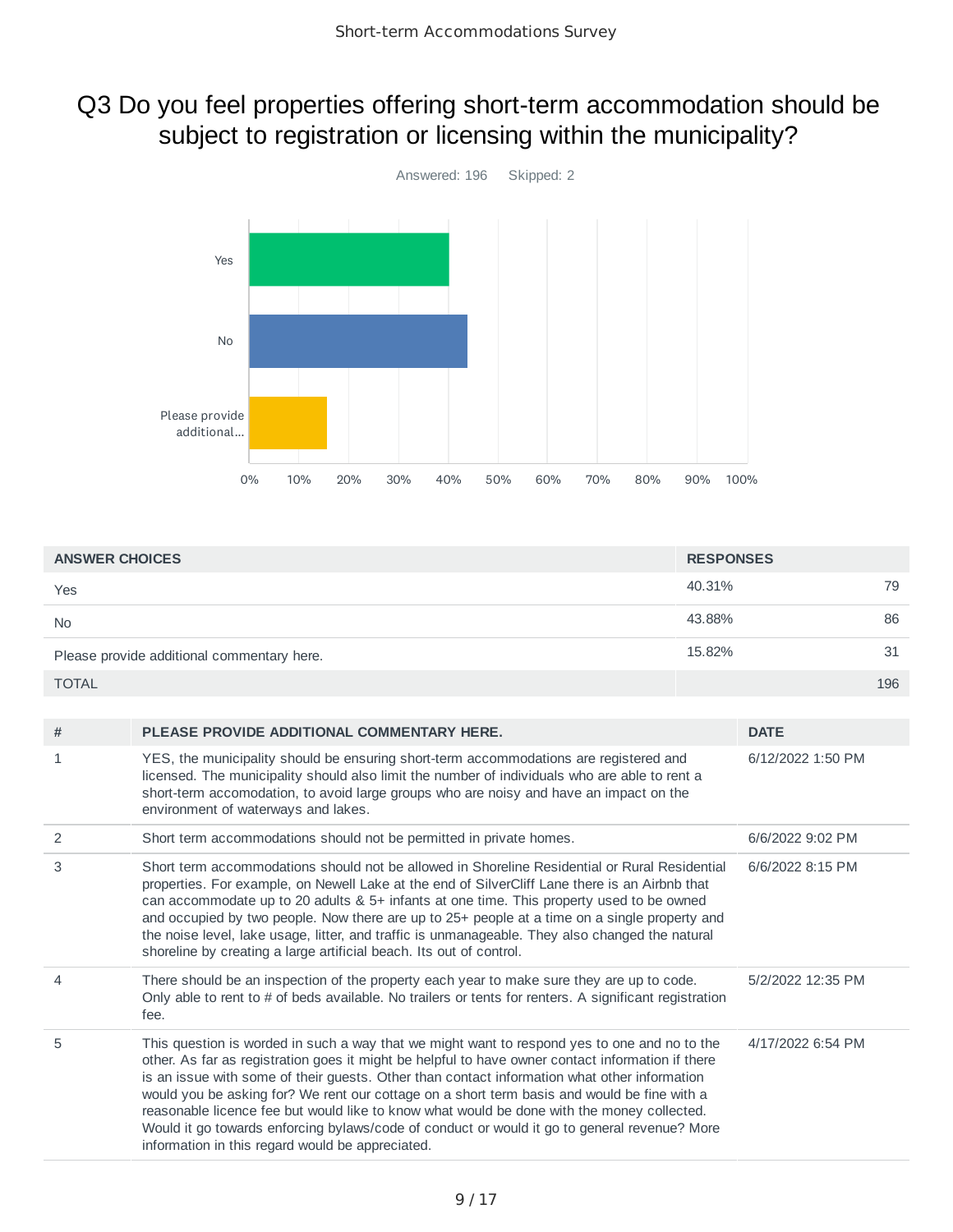| 6              | Municipality, if it does choose to license STA, should then put some teeth into follow-up on<br>overseeing issues and problem resolutionnot treat as "cash cow".                                                                                                                                                                           | 4/12/2022 10:45 AM  |
|----------------|--------------------------------------------------------------------------------------------------------------------------------------------------------------------------------------------------------------------------------------------------------------------------------------------------------------------------------------------|---------------------|
| $\overline{7}$ | 4 person rentals, no, larger rentals, yes.                                                                                                                                                                                                                                                                                                 | 4/12/2022 8:02 AM   |
| 8              | If short term rental properties are allowed, they should have to abide by strict rules. I'm<br>particularly worried about the excessive noise they could cause.                                                                                                                                                                            | 2/1/2022 1:34 PM    |
| 9              | Yes for licensing, see Trent Lakes municipal report                                                                                                                                                                                                                                                                                        | 11/27/2021 1:40 PM  |
| 10             | Yes, if someone is renting out their property that is a business and should be regulated as<br>such.                                                                                                                                                                                                                                       | 11/22/2021 7:34 AM  |
| 11             | No. Impossible to enforce and an intrusion on people's privacy. Let the small business person<br>make a living, or help pay for their property.                                                                                                                                                                                            | 11/19/2021 3:39 PM  |
| 12             | No - Makes no sense as i pay taxes                                                                                                                                                                                                                                                                                                         | 11/19/2021 11:35 AM |
| 13             | ONLY with unbiased accountability in place                                                                                                                                                                                                                                                                                                 | 11/19/2021 6:02 AM  |
| 14             | Definitely not as we are bringing tourists to the area to stimulate the economy                                                                                                                                                                                                                                                            | 11/19/2021 5:17 AM  |
| 15             | If your going to license these types of properties you will have to account for staffing and<br>facilities to run the licensing program. Will the township be able to recover these costs??? How<br>will you carry out enforcement??                                                                                                       | 11/18/2021 10:29 PM |
| 16             | And taxed                                                                                                                                                                                                                                                                                                                                  | 11/18/2021 10:29 PM |
| 17             | Airbnb yes                                                                                                                                                                                                                                                                                                                                 | 11/18/2021 9:49 PM  |
| 18             | That would be absurd you do a good enough job and deflecting people from visiting why add<br>another barrier?                                                                                                                                                                                                                              | 11/18/2021 9:35 PM  |
| 19             | I would want to know more about this before I can comment                                                                                                                                                                                                                                                                                  | 11/18/2021 2:32 PM  |
| 20             | In cottage areas I feel that there should be no rental properties. There are numerous camp<br>grounds and camps in there area.                                                                                                                                                                                                             | 11/16/2021 4:43 PM  |
| 21             | yes, for properties with no site management to monitor guest, and no for properties with onsite<br>management                                                                                                                                                                                                                              | 10/19/2021 1:32 PM  |
| 22             | Registration yes for all. Licensing only for rental without yearly management to be responsible.<br>and to cover costs of supervision to replace onsite management                                                                                                                                                                         | 10/19/2021 1:28 PM  |
| 23             | not sure                                                                                                                                                                                                                                                                                                                                   | 10/19/2021 1:25 PM  |
| 24             | Yes. At a minimum, they would be subject to special local taxes.                                                                                                                                                                                                                                                                           | 10/18/2021 10:50 PM |
| 25             | Not allowed at all                                                                                                                                                                                                                                                                                                                         | 10/13/2021 3:58 PM  |
| 26             | Yes, and "grandfathered" rental properties should be subject to some sort of regulation as well.                                                                                                                                                                                                                                           | 10/11/2021 5:38 PM  |
| 27             | Short terms should be treated as businesses or they will enjoy a financial advantage over the<br>existing commercial establishments who have been paying commercial taxes all along. If I<br>owned a legitimate cottage rental business, I would not be pleased to learn someone was<br>competing with me and not paying comparable taxes. | 10/7/2021 5:30 PM   |
| 28             | The town gets involved in to many things. Short term rentals supply customers to local<br>business to keep small business going. The township does not have bylaw resources to police<br>this. Many property owners use short term rentals to offset high Chapman taxes                                                                    | 10/3/2021 12:22 PM  |
| 29             | Basically short term rentals should not be allowed. Anything under a month at a time should be<br>prohibited.                                                                                                                                                                                                                              | 10/1/2021 7:13 AM   |
| 30             | I think the municipality should know how many air b n b there are. If houses are being rented<br>weekly, they should pay commercial tax just like hotels as they are taking business away from<br>hotel, motels, camps that pay higher taxes than residential.                                                                             | 10/1/2021 1:58 AM   |
| 31             | Something minimal would be fine however a large fee/permit process is unnecessary. Should<br>have different levels ex. Rented 1-100 days a year, 101-200 days, 300+. As some people may<br>have the occasional renters to help afford their second property while others may have the<br>property for the sole purpose of being an income. | 9/30/2021 9:23 PM   |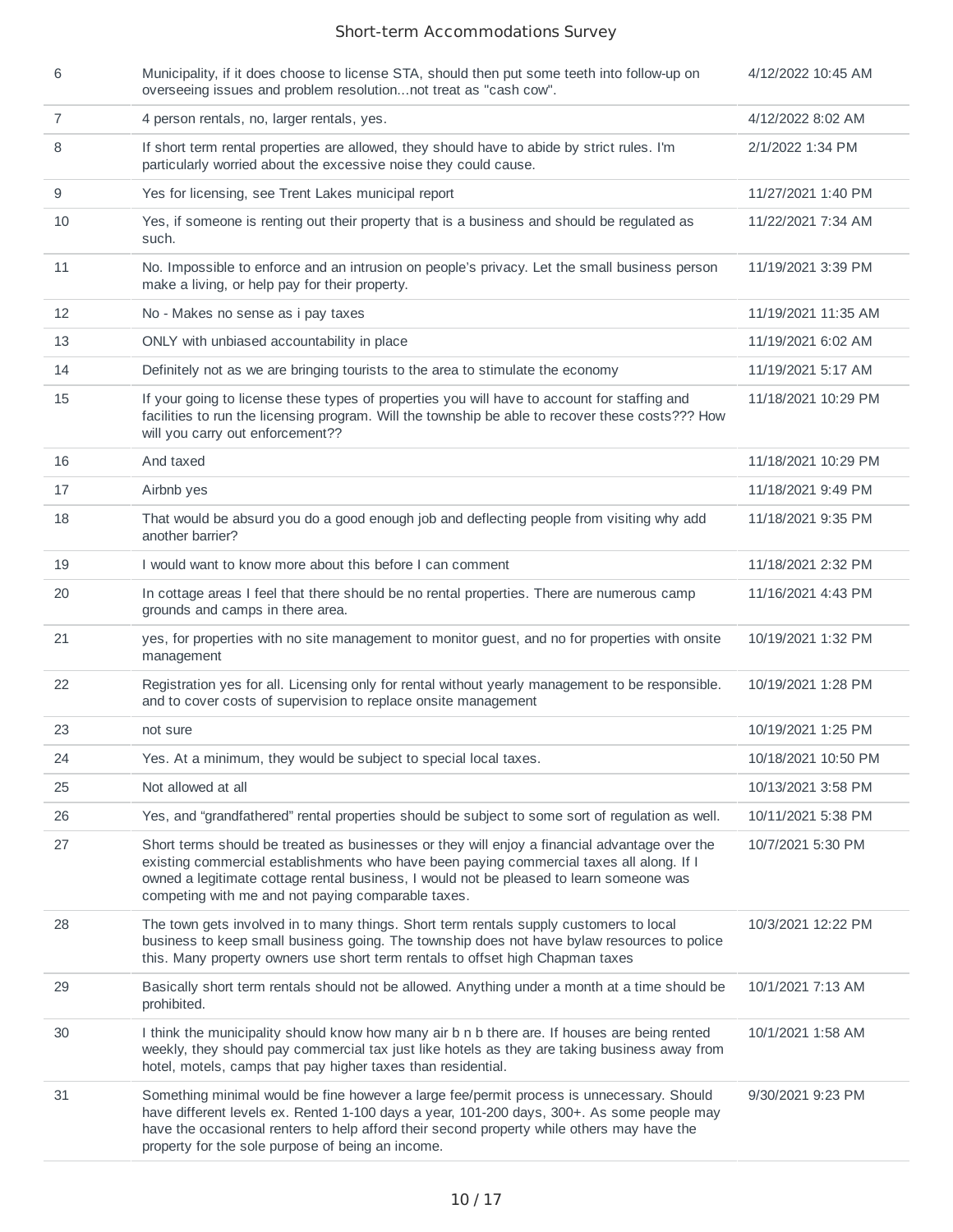# Q4 Do you feel short-term accommodation properties should be permitted in all Zones of the Municipality?



| <b>ANSWER CHOICES</b>    | <b>RESPONSES</b> |  |
|--------------------------|------------------|--|
| Shoreline Residential    | 13.92%<br>27     |  |
| Village Residential      | 7.22%<br>14      |  |
| <b>Rural Residential</b> | 6.70%<br>13      |  |
| All of the above         | 58.76%<br>114    |  |
| Other (please specify)   | 26<br>13.40%     |  |
| <b>TOTAL</b>             | 194              |  |

| # | <b>OTHER (PLEASE SPECIFY)</b>                                                                                                                                                                                                                                                                                                                                                                                        | <b>DATE</b>        |
|---|----------------------------------------------------------------------------------------------------------------------------------------------------------------------------------------------------------------------------------------------------------------------------------------------------------------------------------------------------------------------------------------------------------------------|--------------------|
|   | rental of shorline residential should be regulated to ensure large cottages/residences are not<br>permitted. Sound carries on the water and can have an impact well on neighbours, particularly<br>when large groups of people gather. In addition, these can have significant impact on the<br>environment -- both water quality as well as ecology, given short term rentals are often not<br>careful with either. | 6/12/2022 1:50 PM  |
|   | Short term accommodation should only be permitted in commercial zones, e.g hotels, motels,<br>resorts                                                                                                                                                                                                                                                                                                                | 6/6/2022 9:02 PM   |
| 3 | Short-term accommodations should not be permitted in any of the above. That is what<br>hotels/motels are for.                                                                                                                                                                                                                                                                                                        | 6/6/2022 8:15 PM   |
| 4 | Obviously most short term rentals are happening on the shoreline. And that is the issue.                                                                                                                                                                                                                                                                                                                             | 5/2/2022 12:35 PM  |
| 5 | We have all the resorts and camp grounds we need.                                                                                                                                                                                                                                                                                                                                                                    | 12/1/2021 2:25 PM  |
| 6 | Not sure why this question asked. Have there been problems experience in other municipalities<br>who have allowed STR in all zones?                                                                                                                                                                                                                                                                                  | 11/27/2021 1:40 PM |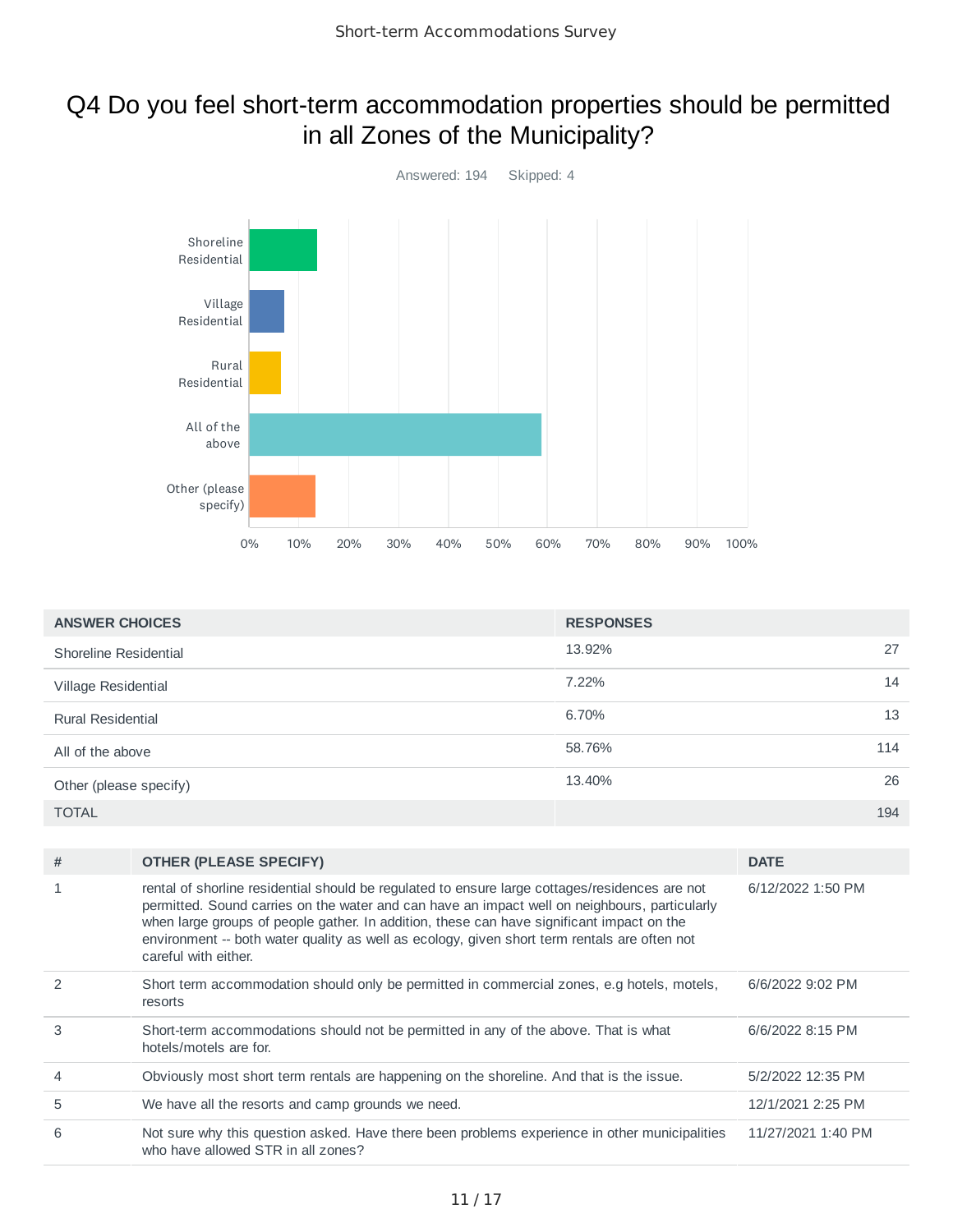| 7  | There needs to be clear regulations about noise, particularly at night, with fines levied against<br>both renters and short-term tanants. | 11/20/2021 10:25 AM |
|----|-------------------------------------------------------------------------------------------------------------------------------------------|---------------------|
| 8  | None don't want short term rentals                                                                                                        | 11/19/2021 1:15 PM  |
| 9  | N <sub>0</sub>                                                                                                                            | 11/19/2021 1:11 PM  |
| 10 | Don't know. Tourism is important and essential                                                                                            | 11/19/2021 9:27 AM  |
| 11 | Only allowed within a substantial ratio of space. On a small lake no, as is a disruption to the<br>neighbourly environment                | 11/19/2021 6:02 AM  |
| 12 | What does that mean?                                                                                                                      | 11/19/2021 5:17 AM  |
| 13 | <b>No</b>                                                                                                                                 | 11/18/2021 10:33 PM |
| 14 | I would want to know more before I can comment                                                                                            | 11/18/2021 2:32 PM  |
| 15 | Hard to say outright no. Need rules to ensure our community, residents and all visitors are<br>respected                                  | 10/27/2021 7:43 AM  |
| 16 | If owners abide by newly developed bylaws and permits and are held accountable for their<br>tenants behavior                              | 10/25/2021 11:32 AM |
| 17 | yes as long as they are regulated                                                                                                         | 10/19/2021 1:44 PM  |
| 18 | not sure                                                                                                                                  | 10/19/2021 1:36 PM  |
| 19 | unsure                                                                                                                                    | 10/19/2021 1:34 PM  |
| 20 | yes for all, but 2 day weekend rentals                                                                                                    | 10/19/2021 1:28 PM  |
| 21 | shoreline, no, not sure on village and rural                                                                                              | 10/19/2021 1:25 PM  |
| 22 | no, where do registered bed and breakfast places fit in trailer parks                                                                     | 10/19/2021 1:22 PM  |
| 23 | The only potential "no" for me is Village Residential                                                                                     | 10/18/2021 10:50 PM |
| 24 | None                                                                                                                                      | 10/18/2021 5:27 PM  |
| 25 | None                                                                                                                                      | 10/13/2021 3:58 PM  |
| 26 | yes as long as they are regulated                                                                                                         | 10/4/2021 3:18 PM   |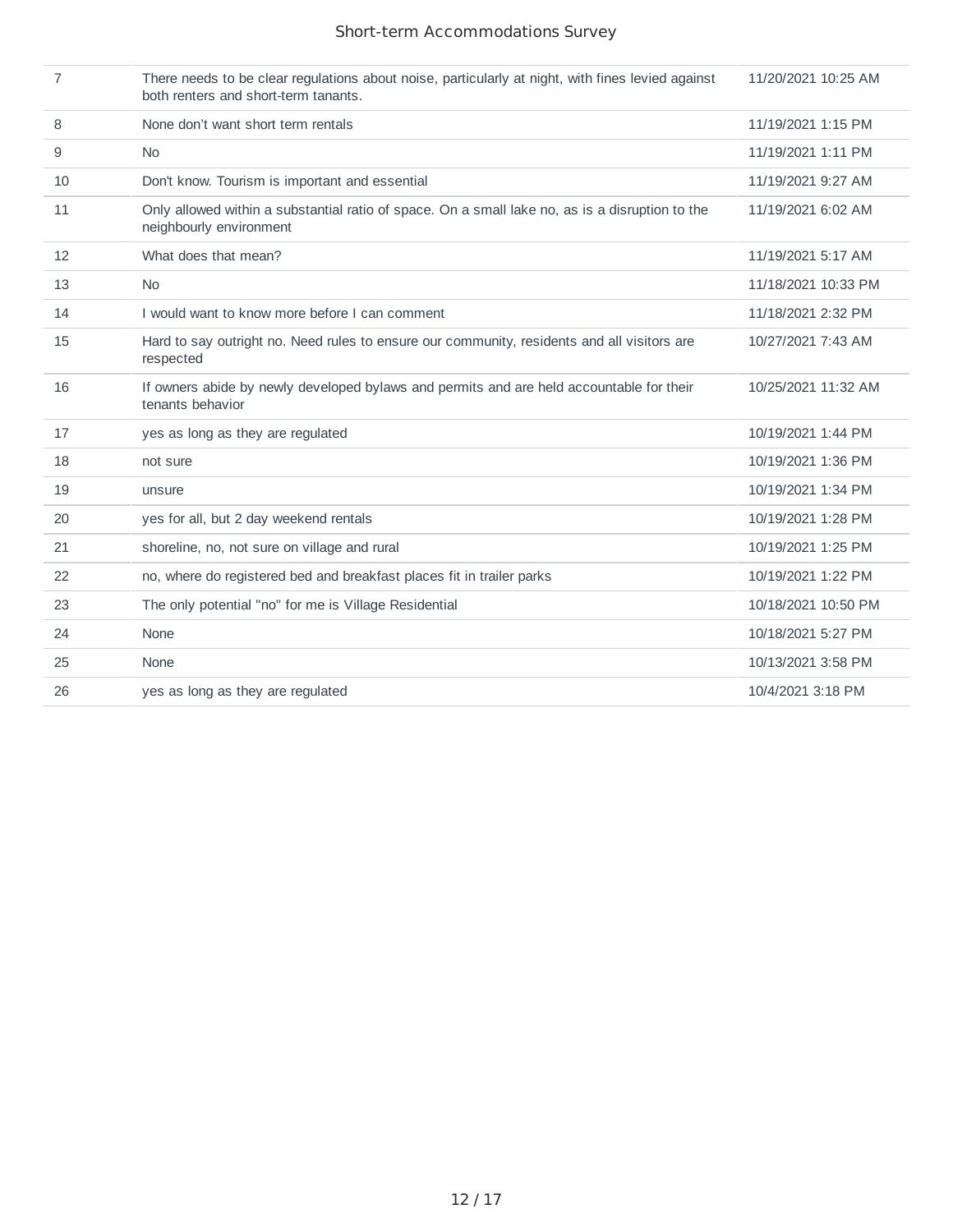### Q5 Do you think the municipality should cap the length of stay permitted for short-term dwellings?



| <b>ANSWER CHOICES</b>                      | <b>RESPONSES</b> |     |
|--------------------------------------------|------------------|-----|
| Yes                                        | 23.47%           | 46  |
| <b>No</b>                                  | 61.22%           | 120 |
| Please provide additional commentary here. | 15.31%           | 30  |
| <b>TOTAL</b>                               |                  | 196 |

| #              | PLEASE PROVIDE ADDITIONAL COMMENTARY HERE.                                                                                                                                                                                                                                                                                                                                                                                                                                                                                                                                                                                                                                                                                                                                                                                                                                                                                                                                                                                                                                                                                                                                                                                                  | <b>DATE</b>        |
|----------------|---------------------------------------------------------------------------------------------------------------------------------------------------------------------------------------------------------------------------------------------------------------------------------------------------------------------------------------------------------------------------------------------------------------------------------------------------------------------------------------------------------------------------------------------------------------------------------------------------------------------------------------------------------------------------------------------------------------------------------------------------------------------------------------------------------------------------------------------------------------------------------------------------------------------------------------------------------------------------------------------------------------------------------------------------------------------------------------------------------------------------------------------------------------------------------------------------------------------------------------------|--------------------|
| 1              | Longer stays are actually better as it means there is not a rotation of people through a property<br>with a new party every weekend.                                                                                                                                                                                                                                                                                                                                                                                                                                                                                                                                                                                                                                                                                                                                                                                                                                                                                                                                                                                                                                                                                                        | 6/12/2022 1:50 PM  |
| 2              | There should be a minimum of one month length of stay.                                                                                                                                                                                                                                                                                                                                                                                                                                                                                                                                                                                                                                                                                                                                                                                                                                                                                                                                                                                                                                                                                                                                                                                      | 6/6/2022 8:15 PM   |
| 3              | Not sure                                                                                                                                                                                                                                                                                                                                                                                                                                                                                                                                                                                                                                                                                                                                                                                                                                                                                                                                                                                                                                                                                                                                                                                                                                    | 5/2/2022 12:35 PM  |
| $\overline{4}$ | Our response is based on our experiences renting our cottage on a short term basis for the<br>past 2 years. Weekend and long weekend rentals usually attract singles looking for a place to<br>party. Also this would involve cleaning and laundry after just 2 or 3 days. Environmentally and<br>financially this does not make sense. Our concern with renting for 28 days or more is that it<br>could lend itself to Landlord and Tenant. If a tenant decides they aren't going to leave it may be<br>difficult to get them out which might be a problem if the tenant is not a "good neighbour" (ie<br>loud, unsafe boating etc. Possibly something that should be researched further. We find renting<br>for a minimum of a week and maximum of two weeks during the summer works well for us and<br>our guests. It allows us the opportunity to maintain our property regularly inside and out. That<br>includes ensuring all garbage is dealt with responsibly, making sure fire pit area is safe etc. We<br>rent to families and it takes a lot of planning and packing to get a family ready for a vacation at<br>a cottage together. Staying for a week makes more sense for owners, renters, neighbours, and<br>the environment. | 4/17/2022 6:54 PM  |
| 5              | Stays of short duration (eg weekend) seem to be more of a problem                                                                                                                                                                                                                                                                                                                                                                                                                                                                                                                                                                                                                                                                                                                                                                                                                                                                                                                                                                                                                                                                                                                                                                           | 4/12/2022 10:45 AM |
| 6              | This would be the first step to Big Brother. Be aware that with construction happening here,<br>there is a great need for accommodation for workers. They want 5 day rentals when on site.                                                                                                                                                                                                                                                                                                                                                                                                                                                                                                                                                                                                                                                                                                                                                                                                                                                                                                                                                                                                                                                  | 4/12/2022 8:02 AM  |